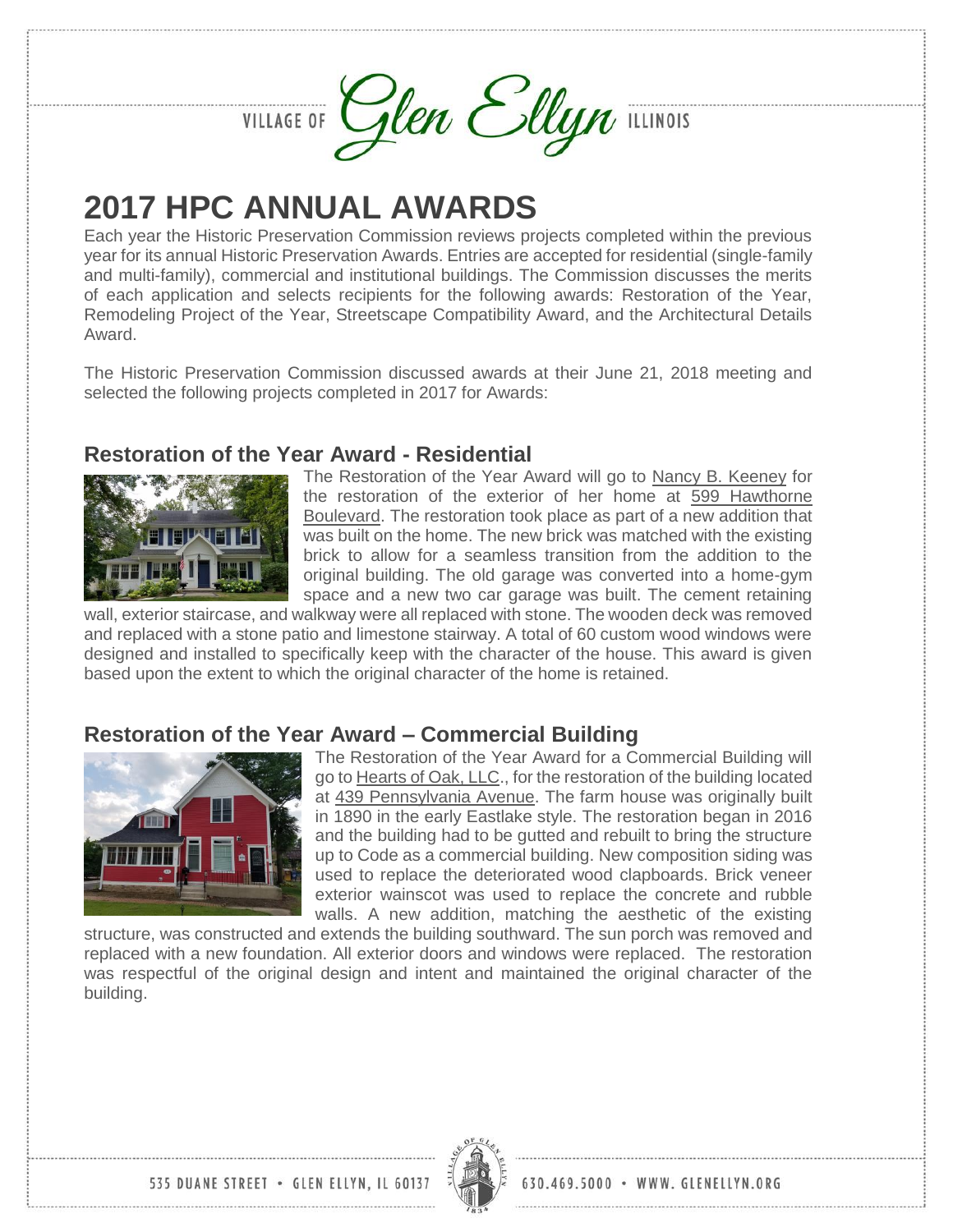

## **Remodel of the Year Award**



The Remodel of the Year Award will go to Russell and Julie Snow for the remodel of their home at 210 Glenwood Avenue. This early 1950's home was updated with Hardie-Board Lap siding covering the cinderblock exterior. The back wall of the kitchen and garage were extended 6 feet. A new covered porch was built and the garage door was replaced. The roof was replaced and new windows were installed that kept with the character of the home. This award is given based upon the

extent to which the remodeling project maintains the home's original character.

#### **Remodel of the Year Award**



The Remodel of the Year Award will go to Heather and Ray Mees for the remodel of their home at 580 Lakeview Terrace. The front of the house was redesigned while keeping with the original character of the home. New siding was installed and angled to keep water away from the stonework on the front of the house. The window in the front was enlarged and new masonry was installed to match the existing stonework. This award is given based upon the extent to which the remodeling project maintains the home's original character.

#### **Streetscape of the Year Award**



Jeffrey and Mallory Poe will receive the Streetscape Compatibility Award for the renovation of their home at 356 Anthony Street. The early 1900's 1,100 square foot one and a half story home was renovated into a 2,900 square foot two story house that was designed to blend with the neighboring homes on Newton and Anthony Street. The original foundation, brick façade, and first floor windows were maintained and built upon to extend the character up through the second story. The Streetscape Compatibility award is given to construction projects that feature architecturally distinctive design and

maintain appropriate scale with the surrounding streetscape.

#### **Architectural Details Award**



Claudia Harty will receive the Architectural Details Award for the remodel of her home located at 497 Arbor Court which was completed in March of 2017. The project included the removal and replacement of the concrete side porch. The accompanying columns, lattice, flat roof, and pergola were replaced. The architectural details on the front roof, entryway columns, and lattice-work were also replaced. The Architectural Details Award is given based on the compatibility of the architectural elements with the historic character of the home.